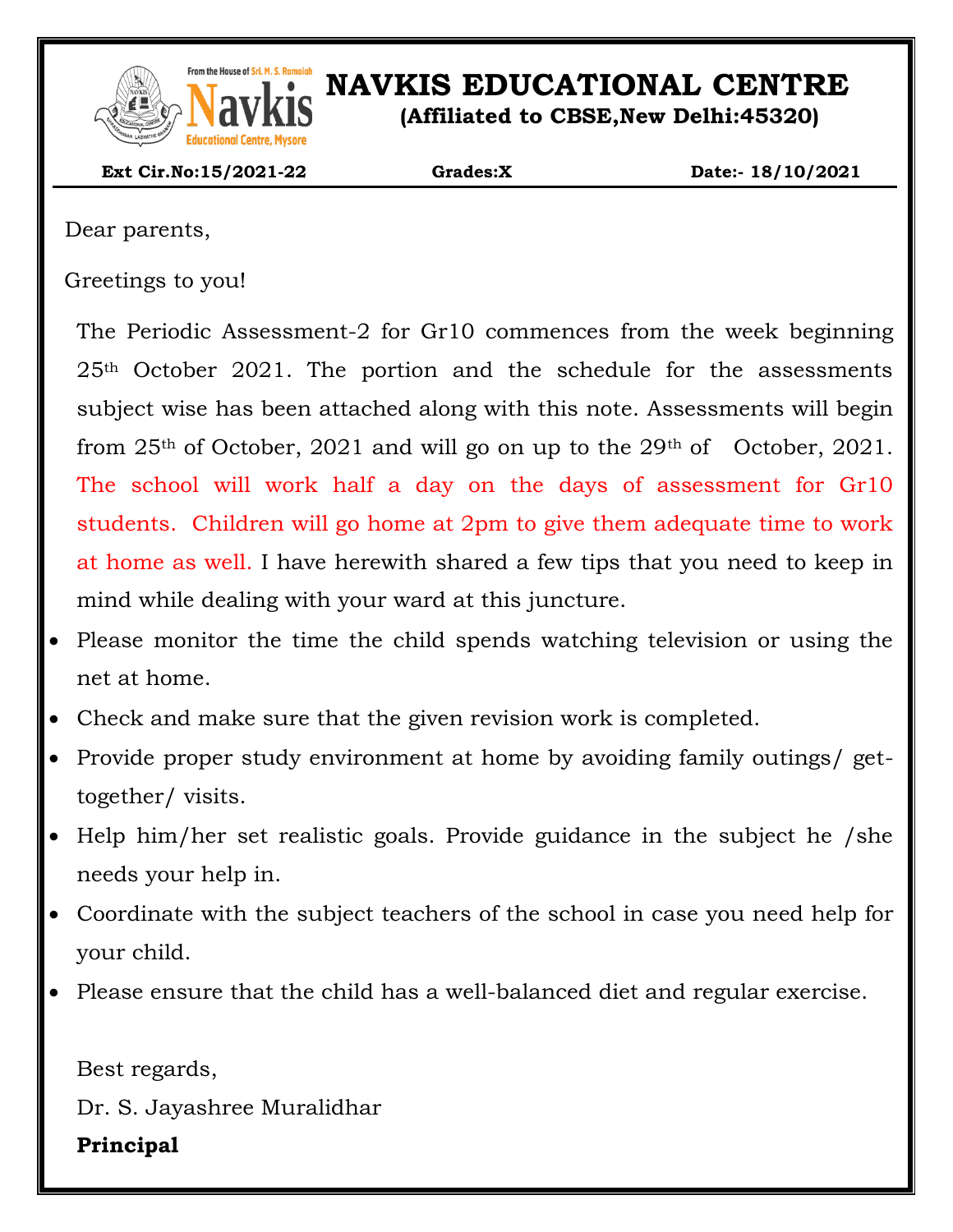Test modalities are listed below:

 Duration of the test: Grades X:  $1^{1/2}$  hour.

## **PORTIONS FOR PERIODIC ASSESSMENT-2: 2021-22**

# **GRADE-X**

| <b>SL</b><br>N <sub>O</sub> | <b>SUBJECT</b> | <b>PORTIONS</b>                                                                                                       |  |
|-----------------------------|----------------|-----------------------------------------------------------------------------------------------------------------------|--|
| $\mathbf{1}$                | <b>ENGLISH</b> | FIRST FLIGHT                                                                                                          |  |
|                             |                | 1. A Letter to God                                                                                                    |  |
|                             |                | 2. Nelson Mandela                                                                                                     |  |
|                             |                | 3. Two Stories About Flying                                                                                           |  |
|                             |                | 4. From the Diary of Anne Frank                                                                                       |  |
|                             |                | 5. The Hundred Dresses 1& 2                                                                                           |  |
|                             |                | <b>POEMS</b>                                                                                                          |  |
|                             |                | Dust of Snow                                                                                                          |  |
|                             |                | Fire and Ice                                                                                                          |  |
|                             |                | A Tiger in the Zoo                                                                                                    |  |
|                             |                | The Ball Poem                                                                                                         |  |
|                             |                | <b>FOOTPRINTS WITHOUT FEET</b>                                                                                        |  |
|                             |                | A Triumph of Surgery                                                                                                  |  |
|                             |                | The Thief's Story                                                                                                     |  |
|                             |                | <b>Footprints Without Feet</b>                                                                                        |  |
|                             |                | <b>GRAMMAR</b>                                                                                                        |  |
|                             |                | Tenses, Modals, Subject-Verb Concord,<br>Determiner, Reported Speech, Commands and<br>Requests, Statements, Questions |  |
|                             |                | <b>READING</b>                                                                                                        |  |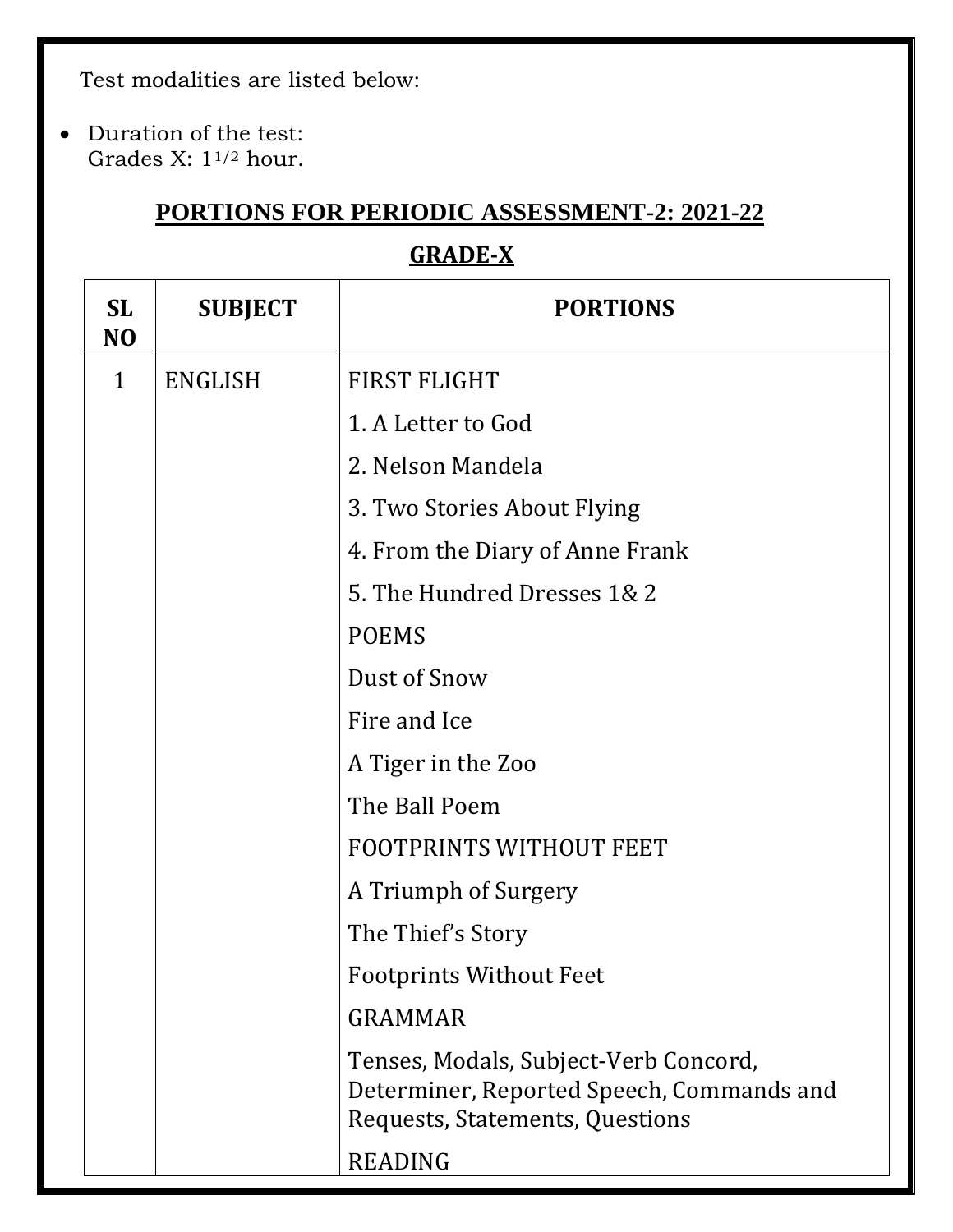|  |                                      |                                    | Discursive passage                        |
|--|--------------------------------------|------------------------------------|-------------------------------------------|
|  |                                      |                                    | Factual passage                           |
|  |                                      |                                    | WRITING                                   |
|  |                                      |                                    | <b>Formal Letter</b>                      |
|  | $\overline{2}$<br><b>II LANGUAGE</b> |                                    | ಗದ್ಯ –                                    |
|  |                                      | <b>KANNADA</b>                     | <sub>೧.</sub> ಯುದ್ದ                       |
|  |                                      |                                    | ೨. ಶಬರಿ                                   |
|  |                                      |                                    | ಪದ್ಯ–                                     |
|  |                                      |                                    | <sub>೧.</sub> ಸಂಕಲ್ಸ ಗೀತೆ                 |
|  |                                      |                                    | ೨. ಹಲಗಲಿ ಬೇಡರು                            |
|  |                                      |                                    | ೩. ಕೌರವೇಂದ್ರನ ಕೊಂದೆ ನೀನು                  |
|  |                                      |                                    | ಪಠ್ಯ ಪೋಷಕ ಅಧ್ಯಯನ                          |
|  |                                      |                                    | <sub>ಂ.</sub> ಸ್ವಾಮಿ ವಿವೇಕಾನಂದರ ಚಿಂತನೆಗಳು |
|  |                                      |                                    | ೨. ವಸಂತ ಮುಖ ತೋರಲಿಲ್ಲ                      |
|  |                                      |                                    | * ವ್ಯಾಕರಣ                                 |
|  | 3                                    | <b>II LANGUAGE</b><br><b>HINDI</b> | पद्य भाग:                                 |
|  |                                      |                                    | 1.कबीर - साखी                             |
|  |                                      |                                    | 2.मीरा- पद                                |
|  |                                      |                                    | गद्य भाग:                                 |
|  |                                      |                                    | 1.बडे भाई साहब                            |
|  |                                      |                                    | 2.तताँरा वामीरो कथा                       |
|  |                                      |                                    | 3.अब कहाँ दूसरों के दुख से दुखी होनेवाले  |
|  |                                      |                                    | *व्याकरण                                  |
|  | $\overline{4}$                       | <b>MATHEMATICS</b>                 | 1. Real Numbers                           |
|  |                                      |                                    | 2. Polynomials                            |
|  |                                      |                                    |                                           |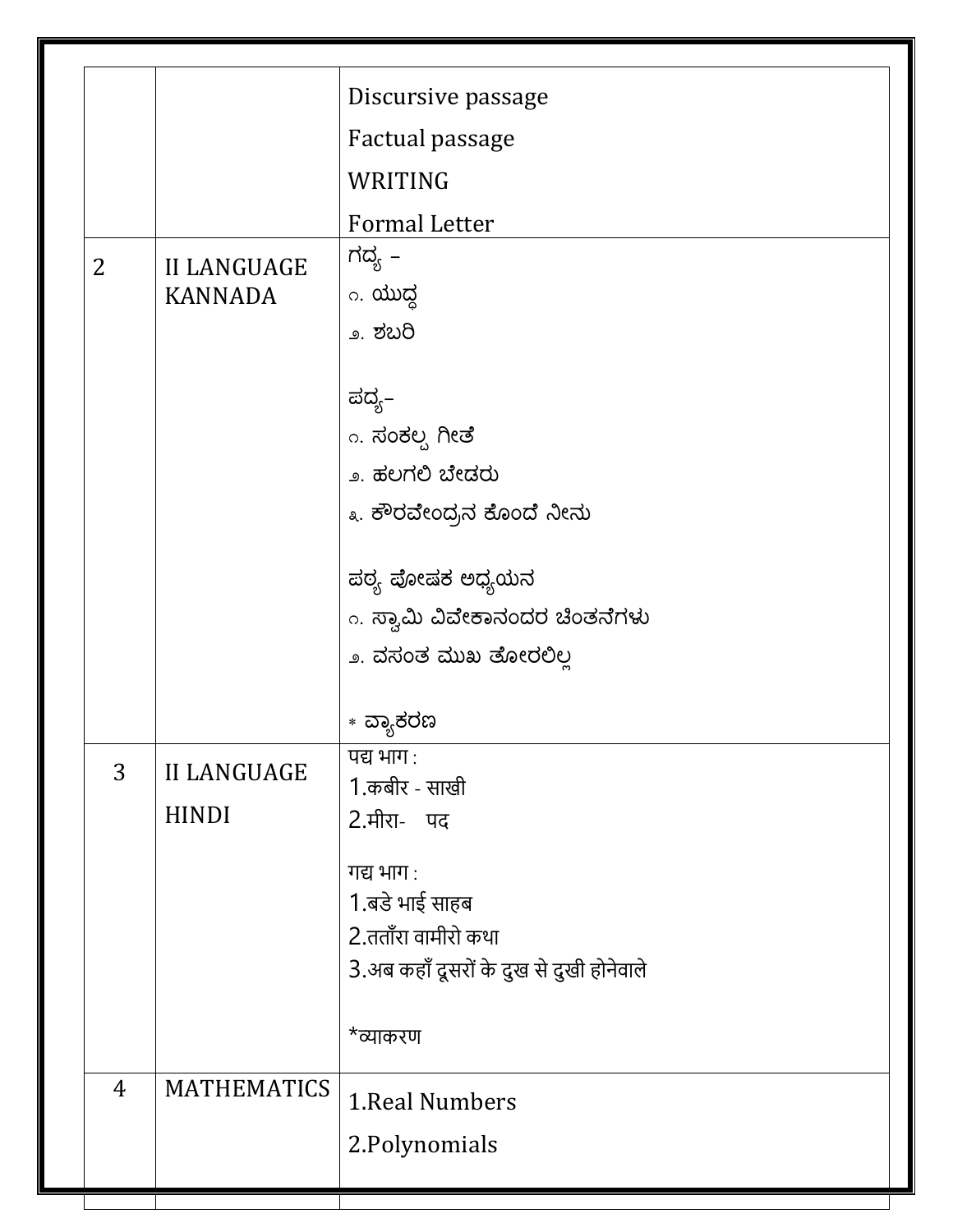|   |                | 3. Pair of Linear equations in two variables. |  |
|---|----------------|-----------------------------------------------|--|
|   |                | 4. Coordinate Geometry                        |  |
|   |                | 5. Triangles                                  |  |
|   |                | 6. Introduction to Trigonometry               |  |
|   |                | 7. Area related to Circles                    |  |
|   |                | 8. Probability                                |  |
| 5 | <b>SCIENCE</b> | 1. Chemical reactions and equations           |  |
|   |                | 2. Acids, Bases and Salts                     |  |
|   |                | 3. Metals and Non-metals                      |  |
|   |                | 4. Life processes                             |  |
|   |                | 5. Light-Reflection and Refraction            |  |
|   |                | 6. Human eye and colourful world              |  |
| 6 | <b>SOCIAL</b>  | 1. The Rise of Nationalism in Europe          |  |
|   | <b>SCIENCE</b> | 2. Resources and Development                  |  |
|   |                | <b>3. Water Resources</b>                     |  |
|   |                | 4. Agriculture                                |  |
|   |                | 5. Power Sharing                              |  |
|   |                | 6.Federalism                                  |  |
|   |                | 7.Development                                 |  |
|   |                | 8. Sectors of the Indian Economy              |  |
|   |                |                                               |  |